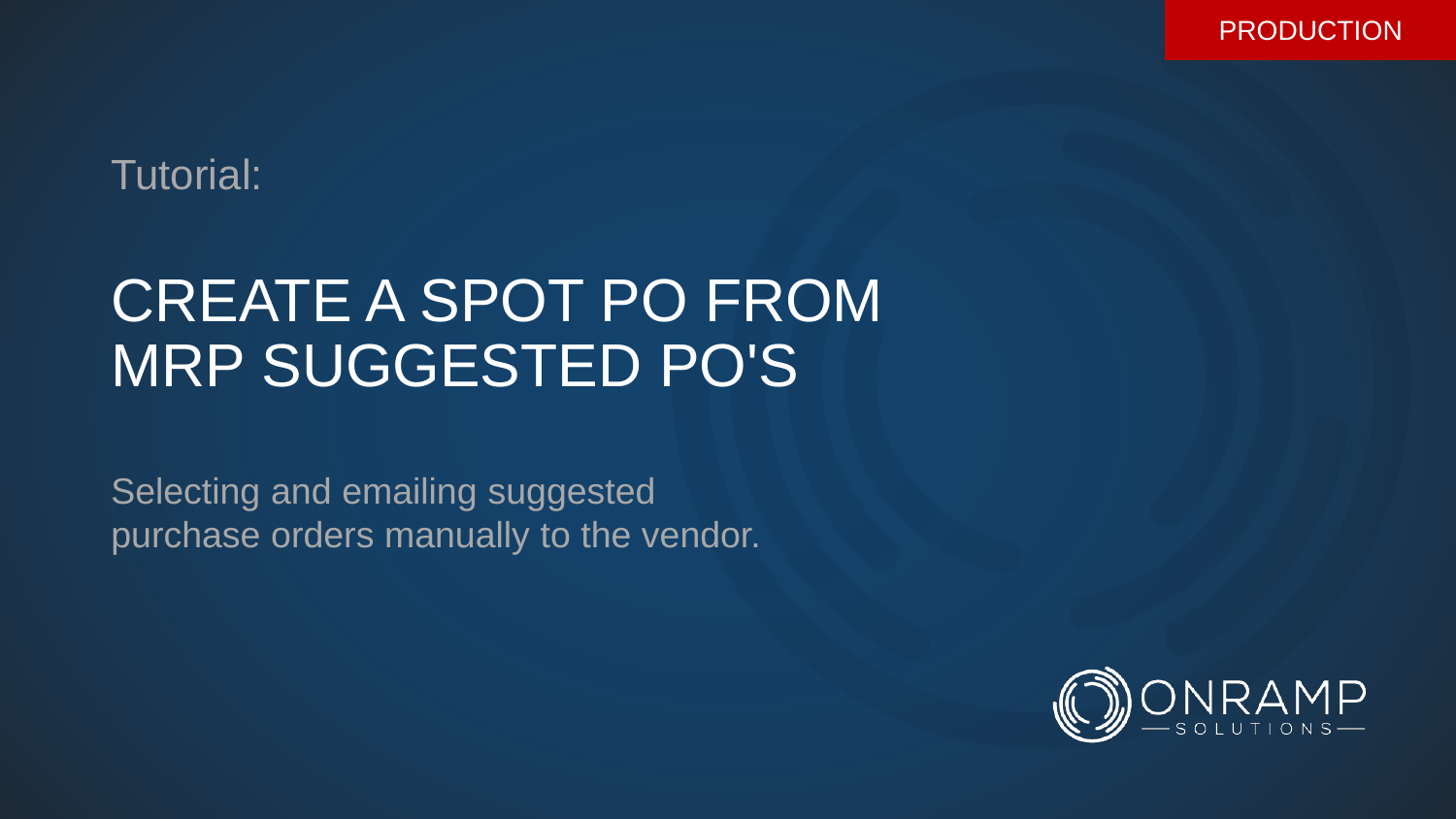## **Contents**

| Creating the spot PO                          | 3 |
|-----------------------------------------------|---|
| Task 1: Filtering the list of purchase orders | 4 |
| Task 2: Selecting the PO to create            | 5 |
| Task 3: Editing the PO quantity and due date  | 6 |
| Purchase orders to be created summary         | 7 |
| Task 4: Creating the spot purchase order      | 8 |
| Task 5: Reviewing the purchase order PDF      | 9 |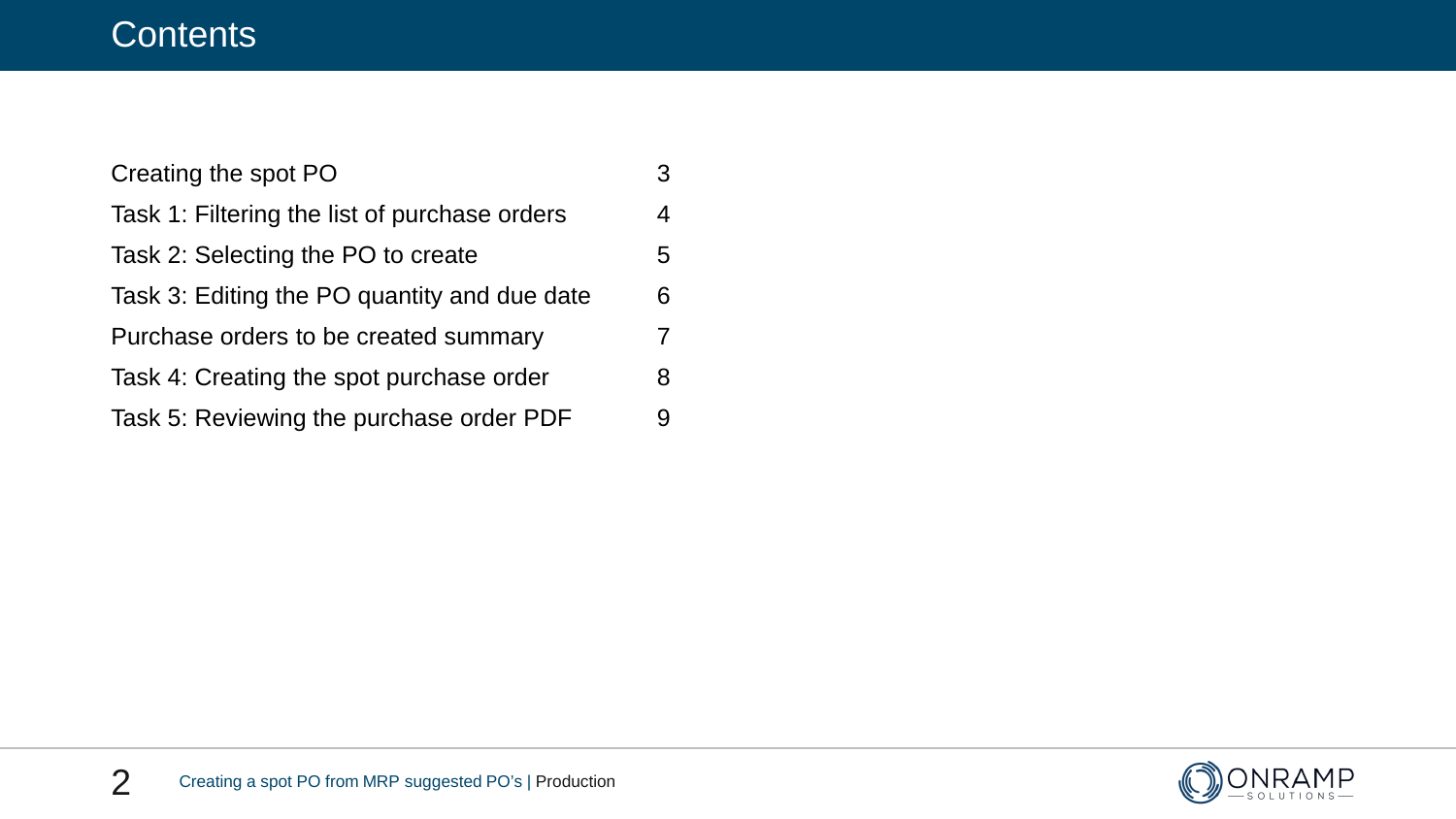Using the **Create Spot PO's from Suggestion PO's [S2810]** screen provides planners a flexible solution for issuing purchase orders manually, based on MRP suggestions as an alternative to using vendor release.

Planners also have the option to edit the order quantity, due date and the purchase price, depending on their customers requirements.

*For more information about setting up Vendor release [click here.](https://secure.onramp-solutions.com/tutorials/p1026/p1026.pdf)*

|         |                                    |                                                  |                                       |                                          | Create Spot POs From Suggested POs [S2810] |                             |                                                 |                                |                                  |                               | $(\overline{\mathbf{x}})$ |
|---------|------------------------------------|--------------------------------------------------|---------------------------------------|------------------------------------------|--------------------------------------------|-----------------------------|-------------------------------------------------|--------------------------------|----------------------------------|-------------------------------|---------------------------|
|         | Create Spot Purchase Order         |                                                  |                                       |                                          |                                            |                             |                                                 |                                |                                  |                               |                           |
|         | Planner: <all></all>               | Select All Records                               |                                       |                                          |                                            |                             |                                                 |                                |                                  | Run MRP                       |                           |
|         | Vendor:<br>$<$ ALL>                | Select All Records                               |                                       |                                          |                                            |                             |                                                 |                                |                                  |                               |                           |
|         | m<br>MRP Start Date <=: 06/29/2017 |                                                  |                                       |                                          |                                            |                             |                                                 |                                |                                  | <b>Reset Order Quantities</b> |                           |
|         | Only Order Qty > 0:<br>No          |                                                  |                                       |                                          |                                            |                             |                                                 |                                |                                  |                               |                           |
|         |                                    |                                                  |                                       |                                          |                                            |                             |                                                 |                                |                                  |                               |                           |
| Planner | <b>Part Number</b>                 | <b>Part Description</b>                          | Lead: MRP Start Date: Default Vendor: |                                          | <b>MRP Qty MRP Date</b>                    | <b>Order Vendor</b>         | Due Date                                        | <b>Order Oty</b>               | $UM \nabla$                      | Pur Price Select              | Clear                     |
| P-RAW-S | $BR-.25-2$                         | 1/4 ROUND BAR, 1018 CD                           | 7 04/04/2017                          | EARLEMI                                  | 840.00 04/13/2017                          | EARLEMJ                     | 04/13/2017                                      | 0.00                           | FT.                              | \$0.00                        | ▲                         |
| P-RAW-S | $BR - 25 - 2$                      | 1/4 ROUND BAR, 1018 CD                           | 7 04/17/2017                          | <b>EARLEMD</b>                           | 84.00 04/26/2017                           | EARLEMI                     | 04/26/2017                                      | 0.00                           | FT.                              | \$0.00                        |                           |
| P-RAW-S | TB-2.375-1                         | 2.375" OD X .625" W CAT SPEC 1E1702              | 60 04/07/2017                         | <b>EMJUS</b>                             | 20.00 07/05/2017                           | <b>EMJUS</b>                | 07/05/2017                                      | 0.00                           | FT.                              | \$0.00                        |                           |
| P-RAW   | <b>BRS-.5-2</b>                    | .5 SQ A1018 CD (6829000822)                      | 703/27/2017                           | <b>METAL</b><br>$\overline{\phantom{a}}$ | 12.00 04/05/2017   METAL                   |                             | $\blacktriangledown$ 04/05/2017 $\boxed{}$ 0.00 |                                | FT V                             | \$0.00 Select                 | Clear                     |
| P-RAW-S | BR-.375-3                          | SRC 1045 3/8 DIA                                 | 14 04/06/2017                         | <b>METAL</b>                             | 12.00 04/27/2017                           | <b>METAL</b>                | 04/27/2017                                      | 0.00                           | FT.                              | \$0.00                        |                           |
| P-RAW   | BRS-.5-2                           | .5 SQ A1018 CD (6829000822)                      | 7 04/18/2017                          | <b>METAL</b>                             | 12.00 04/27/2017                           | <b>METAL</b>                | 04/27/2017                                      | 0.00                           | FT.                              | \$0.00                        |                           |
| P-RAW   | BRS-.5-2                           | .5 SQ A1018 CD (6829000822)                      | 7 06/14/2017                          | <b>METAL</b>                             | 10.00 06/23/2017                           | <b>METAL</b>                | 06/23/2017                                      | 0.00                           | FT.                              | \$0.00                        |                           |
| P-RAW-S | TB-3.75-1                          | 3.750"OD X 2.625"ID, 1026                        | 14 05/15/2017                         | <b>National Tube Ca</b>                  | 20.00 06/05/2017                           | National Tube Ca 06/05/2017 |                                                 | 0.00                           | FT.                              | \$0.00                        |                           |
| P-RAW-S | TB-3.5-1                           | TUBE, 3.5"OD X 2.5"ID CD 1026 (68290)            | 7 05/29/2017                          | <b>National Tube Ca</b>                  | 20.00 06/07/2017                           | National Tube Ca 06/07/2017 |                                                 | 0.00                           | FT.                              | \$0.00                        |                           |
| P-RAW   | BRF-1.5X3.00                       | 1.50 X 3.00 1018CD-MS-9/6829000822               | 7 04/26/2017                          | <b>RESMET</b>                            | 20.00 05/05/2017                           | <b>RESMET</b>               | 05/05/2017                                      | 0.00                           | FT.                              | \$0.00                        |                           |
| P-RAW   | BRF-.375X1.00                      | .375 X 1.00 1018 CD (6829000822)                 | 7 04/28/2017                          | <b>RESMET</b>                            | 20.00 05/09/2017                           | <b>RESMET</b>               | 05/09/2017                                      | 0.00                           | FT                               | \$0.00                        |                           |
| P-RAW   | $BR-2-1$                           | 2.00"DIA, 1018 Cold Drawn Steel Spec             | 7 05/30/2017                          | <b>RESMET</b>                            | 20.00 06/08/2017                           | <b>RESMET</b>               | 06/08/2017                                      | 0.00                           | FT                               | \$0.00                        |                           |
| P-RAW-S | CH-44W-C6X10.5                     | CHANNEL, C6X10.5 44W (1E0170), 20'               | 7 05/03/2017                          | <b>SIMSTEEL</b>                          | 40.00 05/12/2017                           | SIMSTEEL                    | 05/12/2017                                      | 0.00                           | FT.                              | \$0.00                        |                           |
| P-RAW-S | BRF-2X.188                         | .188 X 2.000 GR 44W HR                           | 10 05/04/2017                         | <b>SIMSTEEL</b>                          | 40.00 05/18/2017                           | <b>SIMSTEEL</b>             | 05/18/2017                                      | 0.00                           | <b>FT</b>                        | \$0.00                        |                           |
| P-RAW-S | BR-.5 DIA HR                       | .500 DIA 44W (6829002574)                        | 21 04/26/2017                         | <b>SIMSTEEL</b>                          | 72.00 05/26/2017                           | <b>SIMSTEEL</b>             | 05/26/2017                                      | 0.00                           | FT.                              | \$0.00                        | $\overline{\phantom{a}}$  |
|         |                                    |                                                  |                                       |                                          |                                            |                             | Order Oty (Vend UM):                            |                                | $0.0000$ KG $\blacktriangledown$ | 0.2000 FT/KG                  |                           |
|         |                                    |                                                  |                                       |                                          |                                            |                             | Order Qty (Count UM):                           | 0.0000                         | lΕT<br>lv                        | 1.0000 FT/FT                  |                           |
|         |                                    | <b>PURCHASE ORDERS TO BE CREATED</b>             |                                       |                                          |                                            |                             |                                                 | <b>PURCHASE ORDERS CREATED</b> |                                  |                               |                           |
| Vendor: |                                    | <b>Total Value</b><br>Part Count Total Order Qty |                                       |                                          | <b>Vendor</b>                              |                             | <b>PO Number</b><br>PO PDF                      |                                | <b>Email</b>                     | <b>Email Status</b>           |                           |
|         |                                    |                                                  |                                       |                                          |                                            |                             |                                                 |                                |                                  |                               | ▲                         |
|         |                                    |                                                  |                                       |                                          |                                            |                             |                                                 |                                |                                  |                               |                           |
|         |                                    |                                                  |                                       | <b>Create Purchase Orders</b>            |                                            |                             |                                                 |                                |                                  |                               |                           |
|         |                                    |                                                  |                                       |                                          |                                            |                             |                                                 |                                |                                  |                               |                           |
|         |                                    |                                                  |                                       |                                          |                                            |                             |                                                 |                                |                                  |                               |                           |
|         |                                    |                                                  |                                       |                                          |                                            |                             |                                                 |                                |                                  |                               |                           |
|         |                                    |                                                  |                                       |                                          |                                            |                             |                                                 |                                |                                  |                               |                           |
|         |                                    |                                                  | $\overline{\phantom{a}}$              |                                          |                                            |                             |                                                 |                                |                                  |                               |                           |
|         |                                    |                                                  |                                       |                                          |                                            |                             |                                                 |                                |                                  |                               |                           |
|         |                                    | <b>Browse</b>                                    | Edit                                  | Add                                      | Delete                                     |                             | OK                                              | Cancel                         |                                  | Print                         |                           |

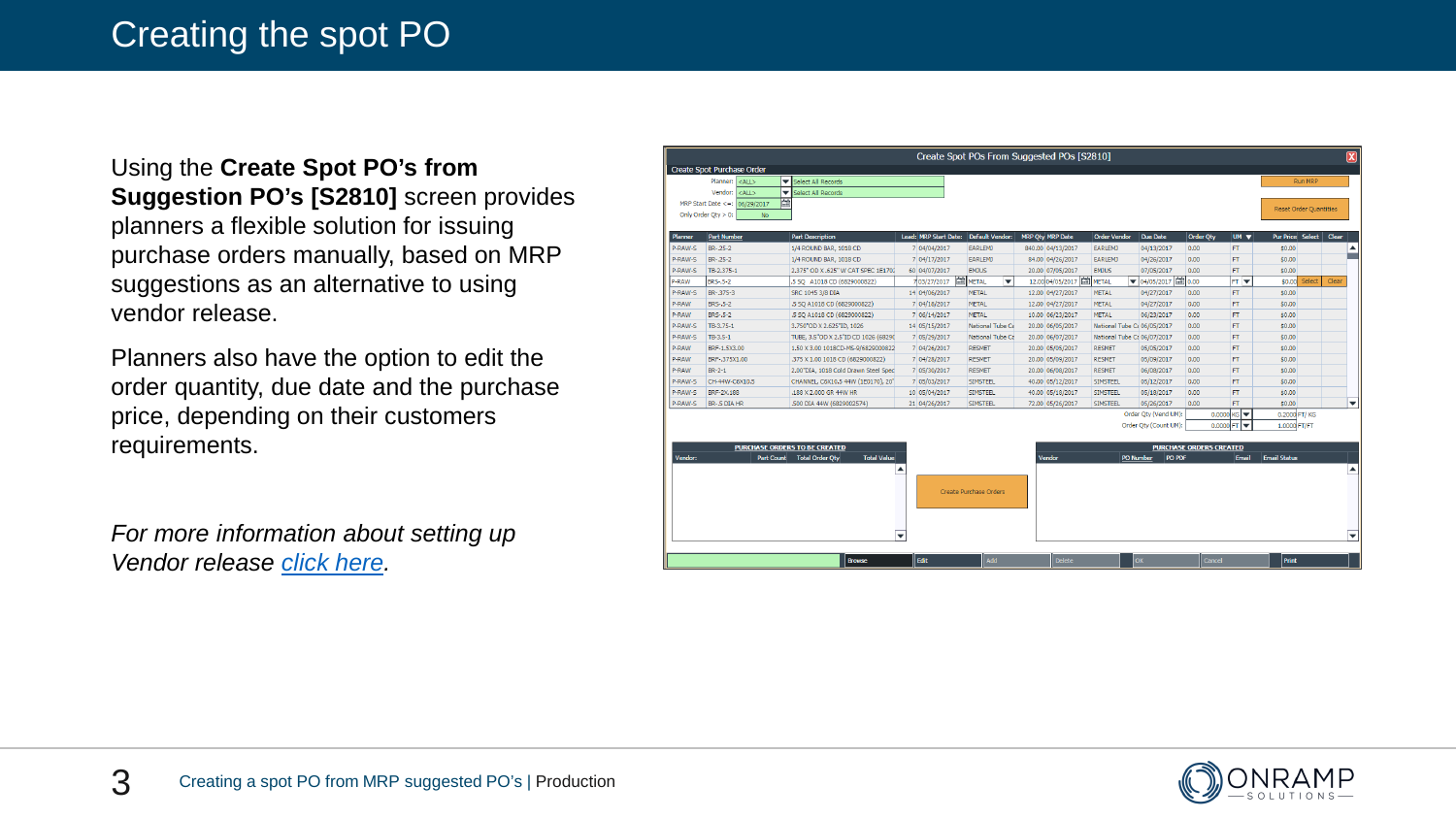- 1. To filter the list of MRP suggested PO's select one of the options from the **Planner** or **Vendor** drop down menu's.
- 2. To choose an alternative **MRP Start Date**, select the new date option from the calendar.
- 3. You Can also Run MRP from the screen if you require the latest calculated suggested PO's.

|         |                                   |           |                      |                          |                  |                                      |                                      |                          |               | Create Spot POs From Suggested POs [S2810] |                            |                     |                                  |                  |                                  |                               | $\mathbf{\overline{x}}$  |
|---------|-----------------------------------|-----------|----------------------|--------------------------|------------------|--------------------------------------|--------------------------------------|--------------------------|---------------|--------------------------------------------|----------------------------|---------------------|----------------------------------|------------------|----------------------------------|-------------------------------|--------------------------|
|         | <b>Treate Spot Purchase Order</b> |           |                      |                          |                  |                                      |                                      |                          |               |                                            |                            |                     |                                  |                  |                                  |                               |                          |
|         | Planner: <all></all>              |           |                      |                          |                  | Select All Records                   |                                      |                          |               |                                            |                            |                     |                                  |                  | 3                                | <b>Run MRP</b>                |                          |
|         | Vendor: <all></all>               |           |                      | $\overline{\phantom{a}}$ |                  | Select All Records                   |                                      |                          |               |                                            |                            |                     |                                  |                  |                                  |                               |                          |
|         | MRP Start Date <=: 06/29/2017     |           |                      | m                        |                  |                                      |                                      |                          |               |                                            |                            |                     |                                  |                  |                                  | <b>Reset Order Quantities</b> |                          |
|         | Only Order Qty $> 0$ :            | $\bullet$ | Jun                  | $\mathbf{v}$             | $2017$ $\bullet$ | $\bullet$                            | 2                                    |                          |               |                                            |                            |                     |                                  |                  |                                  |                               |                          |
| Planner | <b>Part Numb</b>                  |           | Su Mo Tu We Th Fr Sa |                          |                  |                                      |                                      |                          |               | Lead: MRP Start Date: Default Vendor:      | <b>MRP Qty MRP Date</b>    | <b>Order Vendor</b> | Due Date                         | <b>Order Oty</b> | UM V                             | Pur Price Select              | Clear                    |
| P-RAW-S | $BR - 25 - 2$                     |           |                      |                          |                  | $1 \t 2 \t 3 \t 18 CD$               |                                      |                          | 7 04/04/2017  | EARLEMI                                    | 840.00 04/13/2017          | <b>EARLEMI</b>      | 04/13/2017                       | 0.00             | FT.                              | \$0.00                        |                          |
| P-RAW-S | $BR - 25 - 2$                     |           | 455                  |                          |                  | 7 8 9 10 18 CD                       |                                      |                          | 7 04/17/2017  | EARLEMD                                    | 84.00 04/26/2017           | EARLEMI             | 04/26/2017                       | 0.00             | FT.                              | \$0.00                        |                          |
| P-RAW-S | TB-2.375-1                        |           | $11 \qquad 12$<br>13 |                          |                  |                                      | 14 15 16 17 V CAT SPEC 1E1702        |                          | 60 04/07/2017 | <b>EMJUS</b>                               | 20.00 07/05/2017           | <b>EMJUS</b>        | 07/05/2017                       | 0.00             | FT.                              | \$0.00                        |                          |
| P-RAW   | <b>BRS-.5-2</b>                   |           | 18 19 20             |                          |                  |                                      | 21 22 23 24 829000822)               |                          | 703/27/2017   | <b>METAL</b><br>$\overline{\phantom{0}}$   | 12.00 04/05/2017   图 METAL |                     | $\bullet$ 04/05/2017 $\sin 0.00$ |                  | IFT V                            | Select<br>\$0.00              | Clear                    |
| P-RAW-S | BR-.375-3                         |           | 25 26 27 28 29 30    |                          |                  |                                      |                                      |                          | 14 04/06/2017 | <b>METAL</b>                               | 12.00 04/27/2017           | <b>METAL</b>        | 04/27/2017                       | 0.00             | FT.                              | \$0.00                        |                          |
| P-RAW   | <b>BRS-.5-2</b>                   |           |                      |                          |                  |                                      | \$29000822)                          |                          | 7 04/18/2017  | <b>METAL</b>                               | 12.00 04/27/2017           | <b>METAL</b>        | 04/27/2017                       | 0.00             | FT.                              | \$0.00                        |                          |
| P-RAW   | <b>BRS-.5-2</b>                   |           | Today                |                          |                  | Done                                 | 329000822)                           |                          | 7 06/14/2017  | <b>METAL</b>                               | 10.00 06/23/2017           | <b>METAL</b>        | 06/23/2017                       | 0.00             | FT.                              | \$0.00                        |                          |
| P-RAW-S | TB-3.75-1                         |           |                      |                          |                  | 3.750"OD X 2.625"ID, 1026            |                                      |                          | 14 05/15/2017 | National Tube Ca                           | 20.00 06/05/2017           |                     | National Tube Ca 06/05/2017      | 0.00             | FT.                              | \$0.00                        |                          |
| P-RAW-S | TB-3.5-1                          |           |                      |                          |                  |                                      | TUBE, 3.5"OD X 2.5"ID CD 1026 (68290 |                          | 7 05/29/2017  | National Tube Ca                           | 20.00 06/07/2017           |                     | National Tube Ca 06/07/2017      | 0.00             | FT.                              | \$0.00                        |                          |
| P-RAW   | BRF-1.5X3.00                      |           |                      |                          |                  |                                      | 1.50 X 3.00 1018CD-MS-9/6829000822   |                          | 7 04/26/2017  | <b>RESMET</b>                              | 20.00 05/05/2017           | <b>RESMET</b>       | 05/05/2017                       | 0.00             | FT.                              | \$0.00                        |                          |
| P-RAW   | BRF-.375X1.00                     |           |                      |                          |                  |                                      | .375 X 1.00 1018 CD (6829000822)     |                          | 7 04/28/2017  | <b>RESMET</b>                              | 20.00 05/09/2017           | <b>RESMET</b>       | 05/09/2017                       | 0.00             | FT.                              | \$0.00                        |                          |
| P-RAW   | $BR-2-1$                          |           |                      |                          |                  |                                      | 2.00"DIA, 1018 Cold Drawn Steel Spec |                          | 7 05/30/2017  | <b>RESMET</b>                              | 20.00 06/08/2017           | <b>RESMET</b>       | 06/08/2017                       | 0.00             | FT.                              | \$0.00                        |                          |
| P-RAW-S | CH-44W-C6X10.5                    |           |                      |                          |                  |                                      | CHANNEL, C6X10.5 44W (1E0170), 20'   |                          | 7 05/03/2017  | <b>SIMSTEEL</b>                            | 40.00 05/12/2017           | <b>SIMSTEEL</b>     | 05/12/2017                       | 0.00             | FT.                              | \$0.00                        |                          |
| P-RAW-S | BRF-2X.188                        |           |                      |                          |                  | .188 X 2.000 GR 44W HR               |                                      |                          | 10 05/04/2017 | <b>SIMSTEEL</b>                            | 40.00 05/18/2017           | <b>SIMSTEEL</b>     | 05/18/2017                       | 0.00             | FT.                              | \$0.00                        |                          |
| P-RAW-S | BR-.5 DIA HR                      |           |                      |                          |                  |                                      | .500 DIA 44W (6829002574)            |                          | 21 04/26/2017 | <b>SIMSTEEL</b>                            | 72.00 05/26/2017           | <b>SIMSTEEL</b>     | 05/26/2017                       | 0.00             | FT.                              | \$0.00                        | $\overline{\phantom{a}}$ |
|         |                                   |           |                      |                          |                  |                                      |                                      |                          |               |                                            |                            |                     | Order Qty (Vend UM):             |                  | $0.0000$ KG $\blacktriangledown$ | 0.2000 FT/KG                  |                          |
|         |                                   |           |                      |                          |                  |                                      |                                      |                          |               |                                            |                            |                     | Order Oty (Count UM):            |                  | $0.0000$ FT $\blacktriangledown$ | 1.0000 FT/FT                  |                          |
|         |                                   |           |                      |                          |                  | <b>PURCHASE ORDERS TO BE CREATED</b> |                                      |                          |               |                                            |                            |                     | <b>PURCHASE ORDERS CREATED</b>   |                  |                                  |                               |                          |
| Vendor: |                                   |           |                      |                          |                  | Part Count Total Order Oty           | <b>Total Value</b>                   |                          |               |                                            | Vendor                     |                     | PO Number<br>PO PDF              |                  | Email                            | <b>Email Status</b>           |                          |
|         |                                   |           |                      |                          |                  |                                      |                                      | ▲                        |               |                                            |                            |                     |                                  |                  |                                  |                               |                          |
|         |                                   |           |                      |                          |                  |                                      |                                      |                          |               | <b>Create Purchase Orders</b>              |                            |                     |                                  |                  |                                  |                               |                          |
|         |                                   |           |                      |                          |                  |                                      |                                      |                          |               |                                            |                            |                     |                                  |                  |                                  |                               |                          |
|         |                                   |           |                      |                          |                  |                                      |                                      | $\overline{\phantom{0}}$ |               |                                            |                            |                     |                                  |                  |                                  |                               |                          |
|         |                                   |           |                      |                          |                  |                                      | <b>Browse</b>                        |                          | Edit          | Add                                        | Delete                     |                     | <b>OK</b>                        | Cancel           |                                  | Print                         |                          |
|         |                                   |           |                      |                          |                  |                                      |                                      |                          |               |                                            |                            |                     |                                  |                  |                                  |                               |                          |

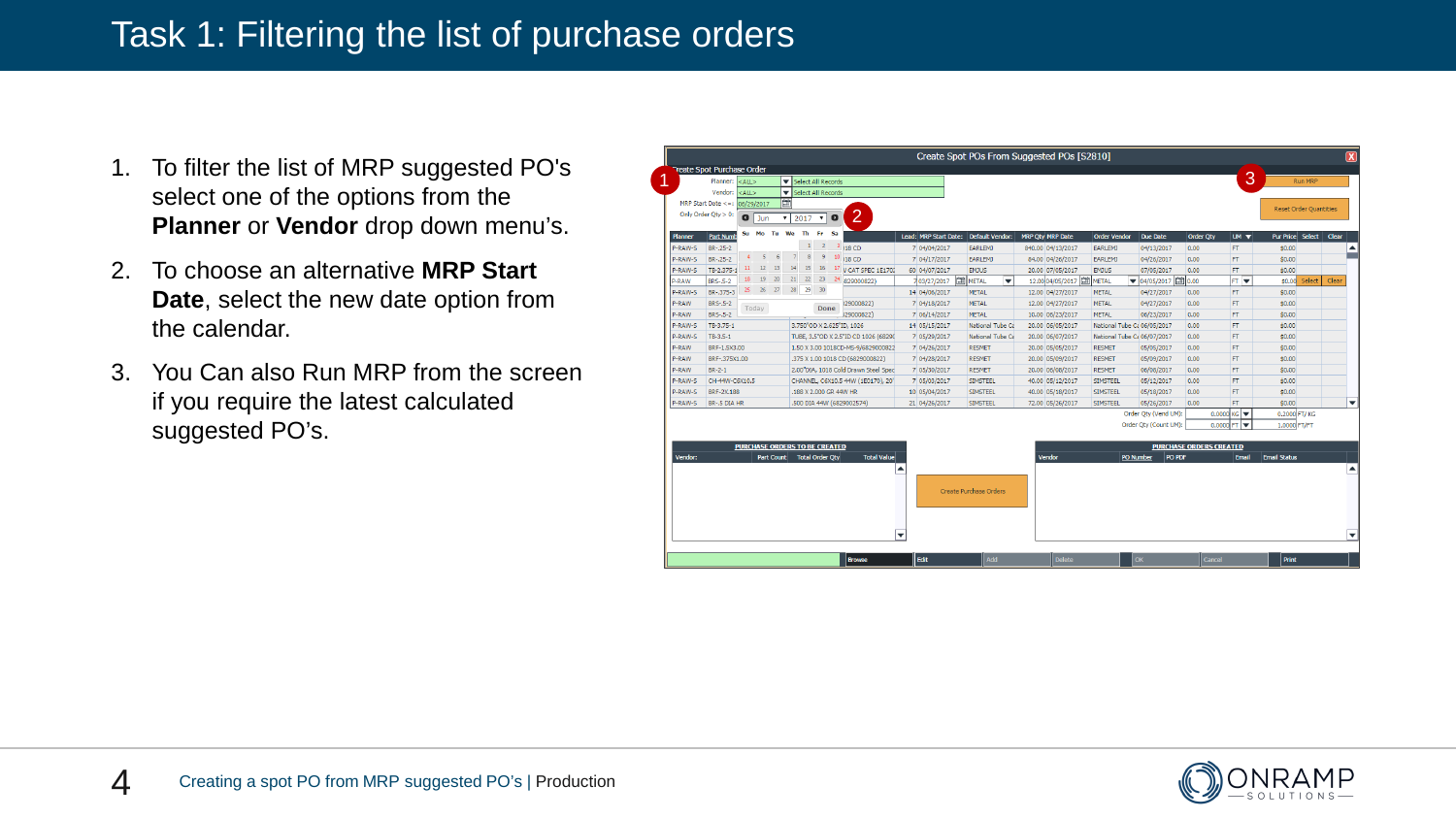- 1. Click the **Selec**t button on the item you wish to add to a purchase order from the list. (*The Order quantity will be suggested automatically*)
- 2. The **Purchase Orders to be Created**  table summarize any PO's that will be created based on your item selections.

|              |                                                               |                                                  | Create Spot POs From Suggested POs [S2810] |                                   |                   |                     |                                                  |                                |                 |                               |                |
|--------------|---------------------------------------------------------------|--------------------------------------------------|--------------------------------------------|-----------------------------------|-------------------|---------------------|--------------------------------------------------|--------------------------------|-----------------|-------------------------------|----------------|
|              | <b>Create Spot Purchase Order</b><br><all><br/>Planner:</all> | Select All Records                               |                                            |                                   |                   |                     |                                                  |                                |                 |                               | <b>Run MRP</b> |
|              | Vendor:<br>$<$ ALL $>$                                        | Select All Records                               |                                            |                                   |                   |                     |                                                  |                                |                 |                               |                |
|              | MRP Start Date <=: 06/29/2017                                 | m                                                |                                            |                                   |                   |                     |                                                  |                                |                 |                               |                |
|              | Only Order $Qty > 0$ :<br>No                                  |                                                  |                                            |                                   |                   |                     |                                                  |                                |                 | <b>Reset Order Quantities</b> |                |
|              |                                                               |                                                  |                                            |                                   |                   |                     |                                                  |                                |                 |                               |                |
| Planner      | <b>Part Number</b>                                            | <b>Part Description</b>                          | Lead: MRP Start Date: Default Vendor:      |                                   | MRP Oty MRP Date  | <b>Order Vendor</b> | <b>Due Date</b>                                  | <b>Order Oty</b>               | UM <sub>V</sub> | Pur Price Select Clear        |                |
| P-RAW-S      | BR-.25-2                                                      | 1/4 ROUND BAR, 1018 CD                           | 7 04/04/2017                               | EARLEMI                           | 840.00 04/13/2017 | EARLEMI             | 04/13/2017                                       | 0.00                           | FT.             | \$0.00                        |                |
| P-RAW-S      | $BR - 25 - 2$                                                 | 1/4 ROUND BAR, 1018 CD                           | 7 04/17/2017                               | EARLEMI                           | 84.00 04/26/2017  | EARLEMI             | 04/26/2017                                       | 0.00                           | FT.             | \$0.00                        |                |
| P-RAW-S      | TB-2.375-1                                                    | 2.375" OD X .625" W CAT SPEC 1E1702              | 60 04/07/2017                              | <b>EMJUS</b>                      | 20.00 07/05/2017  | <b>EMJUS</b>        | 07/05/2017                                       | 0.00                           | FT.             | \$0.00                        |                |
| P-RAW        | <b>BRS-.5-2</b>                                               | .5 SQ A1018 CD (6829000822)                      | 703/27/2017                                | METAL<br>$\overline{\phantom{a}}$ | 12.00 04/05/2017  | <b>METAL</b>        | $\triangledown$ 04/05/2017 $\frac{1}{100}$ 12.00 |                                | FT V            | $$11.25$ Select               | Clear          |
| P-RAW-S      | BR-.375-3                                                     | SRC 1045 3/8 DIA                                 | 14 04/06/2017                              | <b>METAL</b>                      | 12.00 04/27/2017  | <b>METAL</b>        | 04/27/2017                                       | 0.00                           | FT.             | \$0.00                        |                |
| P-RAW        | <b>BRS-.5-2</b>                                               | .5 SQ A1018 CD (6829000822)                      | 7 04/18/2017                               | <b>METAL</b>                      | 12.00 04/27/2017  | <b>METAL</b>        | 04/27/2017                                       | 0.00                           | FT.             | \$0.00                        |                |
| P-RAW        | BRS-.5-2                                                      | .5 SQ A1018 CD (6829000822)                      | 7 06/14/2017                               | <b>METAL</b>                      | 10.00 06/23/2017  | <b>METAL</b>        | 06/23/2017                                       | 0.00                           | FT              | \$0.00                        |                |
| P-RAW-S      | TB-3.75-1                                                     | 3.750"OD X 2.625"ID, 1026                        | 14 05/15/2017                              | National Tube Ca                  | 20.00 06/05/2017  |                     | National Tube Ca 06/05/2017                      | 0.00                           | FT.             | \$0.00                        |                |
| P-RAW-S      | TB-3.5-1                                                      | TUBE, 3.5"OD X 2.5"ID CD 1026 (68290             | 7 05/29/2017                               | <b>National Tube Ca</b>           | 20.00 06/07/2017  |                     | National Tube Ca 06/07/2017                      | 0.00                           | FT              | \$0.00                        |                |
| P-RAW        | BRF-1.5X3.00                                                  | 1.50 X 3.00 1018CD-MS-9/6829000822               | 7 04/26/2017                               | <b>RESMET</b>                     | 20.00 05/05/2017  | <b>RESMET</b>       | 05/05/2017                                       | 0.00                           | FT.             | \$0.00                        |                |
| P-RAW        | BRF-.375X1.00                                                 | .375 X 1.00 1018 CD (6829000822)                 | 7 04/28/2017                               | <b>RESMET</b>                     | 20.00 05/09/2017  | <b>RESMET</b>       | 05/09/2017                                       | 0.00                           | FT.             | \$0.00                        |                |
| P-RAW        | $BR-2-1$                                                      | 2.00"DIA, 1018 Cold Drawn Steel Spec             | 7 05/30/2017                               | <b>RESMET</b>                     | 20.00 06/08/2017  | <b>RESMET</b>       | 06/08/2017                                       | 0.00                           | FT.             | \$0.00                        |                |
| P-RAW-S      | CH-44W-C6X10.5                                                | CHANNEL, C6X10.5 44W (1E0170), 20'               | 7 05/03/2017                               | <b>SIMSTEEL</b>                   | 40.00 05/12/2017  | <b>SIMSTEEL</b>     | 05/12/2017                                       | 0.00                           | FT.             | \$0.00                        |                |
| P-RAW-S      | BRF-2X.188                                                    | .188 X 2.000 GR 44W HR                           | 10 05/04/2017                              | SIMSTEEL                          | 40.00 05/18/2017  | <b>SIMSTEEL</b>     | 05/18/2017                                       | 0.00                           | FT.             | \$0.00                        |                |
| P-RAW-S      | BR-.5 DIA HR                                                  | .500 DIA 44W (6829002574)                        | 21 04/26/2017                              | <b>SIMSTEEL</b>                   | 72.00 05/26/2017  | <b>SIMSTEEL</b>     | 05/26/2017                                       | 0.00                           | FT.             | \$0.00                        |                |
|              |                                                               |                                                  |                                            |                                   |                   |                     | Order Qty (Vend UM):                             |                                | 60.0000 KG →    | 0.2000 FT/KG                  |                |
|              |                                                               |                                                  |                                            |                                   |                   |                     | Order Qty (Count UM):                            |                                | 12.0000 FT      | 1.0000 FT/FT                  |                |
|              |                                                               | <b>PURCHASE ORDERS TO BE CREATED</b>             |                                            |                                   |                   |                     |                                                  | <b>PURCHASE ORDERS CREATED</b> |                 |                               |                |
| Vendor:      |                                                               | <b>Total Value</b><br>Part Count Total Order Qty |                                            |                                   | <b>Vendor</b>     |                     | <b>PO Number</b><br>PO PDF                       |                                | <b>Email</b>    | <b>Email Status</b>           |                |
| <b>METAL</b> | $\overline{\phantom{a}}$                                      | $$135.00$ $\triangle$<br>12.00                   |                                            |                                   |                   |                     |                                                  |                                |                 |                               |                |
|              |                                                               |                                                  |                                            |                                   |                   |                     |                                                  |                                |                 |                               |                |
|              |                                                               |                                                  |                                            | <b>Create Purchase Orders</b>     |                   |                     |                                                  |                                |                 |                               |                |
|              |                                                               |                                                  |                                            |                                   |                   |                     |                                                  |                                |                 |                               |                |
|              |                                                               |                                                  |                                            |                                   |                   |                     |                                                  |                                |                 |                               |                |
|              |                                                               |                                                  |                                            |                                   |                   |                     |                                                  |                                |                 |                               |                |
|              |                                                               |                                                  |                                            |                                   |                   |                     |                                                  |                                |                 |                               |                |
|              |                                                               |                                                  |                                            |                                   |                   |                     |                                                  |                                |                 |                               |                |
|              |                                                               |                                                  |                                            |                                   |                   |                     |                                                  |                                |                 |                               |                |

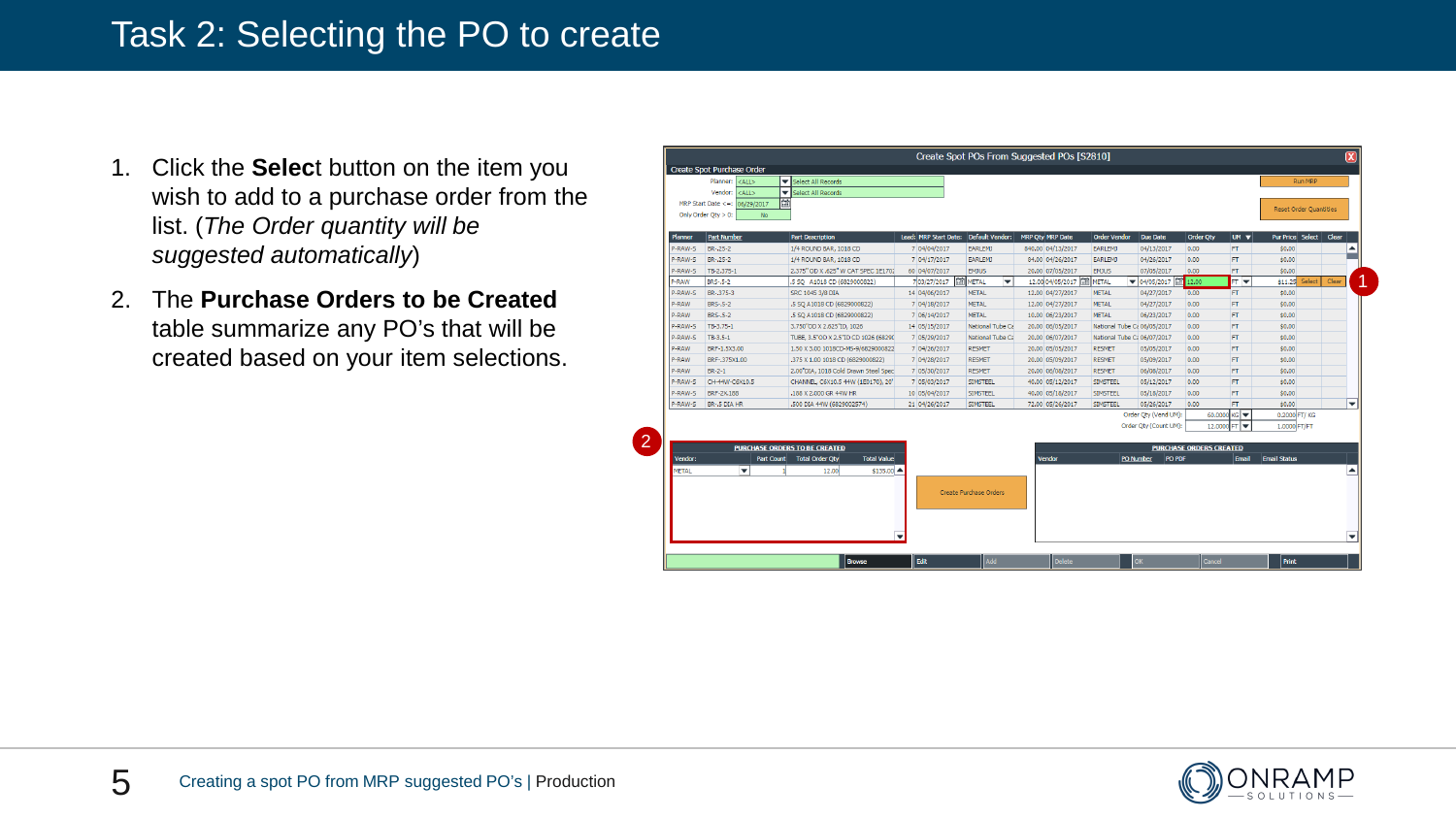- 1. If you need to change the **Order Quantity** or the **Due Date** click the **Edit**  button in the bottom menu.
- 2. Enter the revised quantity in the **Order Qty** box.
- 3. If materials are usually ordered using any other unit of measurement, enter the quantity in the **Order Qty (Vend UM)**  field. (*OnRamp will automatically convert the vendor unit of measurement to the STD UM quantity.)*
- 4. You can also edit the **Due Date** from the drop down Calendar.
- 5. Click **OK** when complete.

|              |                                        |                                                  |                          |                                   | Create Spot POs From Suggested POs [S2810] |                     |                                               |                                              |                                     |       |
|--------------|----------------------------------------|--------------------------------------------------|--------------------------|-----------------------------------|--------------------------------------------|---------------------|-----------------------------------------------|----------------------------------------------|-------------------------------------|-------|
|              | Create Spot Purchase Order             |                                                  |                          |                                   |                                            |                     |                                               |                                              |                                     |       |
|              | <all><br/>Planner:</all>               | Select All Records                               |                          |                                   |                                            |                     |                                               |                                              | <b>Run MRP</b>                      |       |
|              | <all><br/>Vendor:</all>                | Select All Records<br>▼                          |                          |                                   |                                            |                     |                                               |                                              |                                     |       |
|              | 06/29/2017<br>MRP Start Date $\leq$ =: | 論                                                |                          |                                   |                                            |                     |                                               |                                              | <b>Reset Order Quantities</b>       |       |
|              | Only Order Qty > 0:<br>No              |                                                  |                          |                                   |                                            |                     |                                               |                                              |                                     |       |
| Planner      | <b>Part Number</b>                     | <b>Part Description</b>                          | Lead: MRP Start Date:    | Default Vendor:                   | MRP Qty MRP Date                           | <b>Order Vendor</b> | <b>Due Date</b>                               | Order <sup>n+</sup>                          | Pur Price Select<br>UM <sub>V</sub> | Clear |
| P-RAW-S      | $BR - 25 - 2$                          | 1/4 ROUND BAR, 1018 CD                           | 7 04/04/2017             | EARLEMI                           | 840.00 04/13/2017                          | <b>EARLEMI</b>      | 04/13/2017                                    | 0.00<br>$\overline{2}$<br><b>FT</b>          | \$0.00                              |       |
| P-RAW-S      | $BR - 25 - 2$                          | 1/4 ROUND BAR, 1018 CD                           | 7 04/17/2017             | EARLEMI                           | 84.00 04/26/2017                           | EARLEMI             | 04/26/2017                                    | FT<br>0.00                                   | \$0.00                              |       |
| P-RAW-S      | TB-2.375-1                             | 2.375" OD X .625" W CAT SPEC 1E1702              | 60 04/07/2017            | <b>EMJUS</b>                      | 20.00 07/05/2017                           | <b>EMJUS</b>        | 07/05/2017                                    | 0.00<br>FT.                                  | \$0.00                              |       |
| P-RAW        | <b>BRS-.5-2</b>                        | .5 SQ A1018 CD (6829000822)                      | 703/27/2017              | METAL<br>$\overline{\phantom{a}}$ | 12.00 04/05/2017                           | <b>METAL</b>        | $\sqrt{04/05/2017}$ 30                        |                                              | FT V<br>\$11.25                     | Clear |
| P-RAW-S      | BR-.375-3                              | SRC 1045 3/8 DIA                                 | 14 04/06/2017            | <b>METAL</b>                      | 12.00 04/27/2017                           | <b>METAL</b>        | $\bullet$<br>Apr                              | $\bf{o}$<br>$\mathbf{v}$   2017 $\mathbf{v}$ | \$0.00                              |       |
| P-RAW        | <b>BRS-.5-2</b>                        | .5 SQ A1018 CD (6829000822)                      | 7 04/18/2017             | <b>METAL</b>                      | 12.00 04/27/2017                           | <b>METAL</b>        |                                               |                                              | \$0.00                              |       |
| P-RAW        | BRS-.5-2                               | .5 SQ A1018 CD (6829000822)                      | 7 06/14/2017             | <b>METAL</b>                      | 10.00 06/23/2017                           | <b>METAL</b>        | Su Mo Tu We Th Fr                             | Sa                                           | \$0.00                              |       |
| P-RAW-S      | TB-3.75-1                              | 3.750"OD X 2.625"ID, 1026                        | 14 05/15/2017            | <b>National Tube Ca</b>           | 20.00 06/05/2017                           | National Tube C     |                                               |                                              | $\overline{1}$<br>\$0.00            |       |
| P-RAW-S      | TB-3.5-1                               | TUBE, 3.5"OD X 2.5"ID CD 1026 (68290)            | 7 05/29/2017             | <b>National Tube Ca</b>           | 20.00 06/07/2017                           | National Tube Ca    | $\overline{2}$<br>з<br>$\overline{4}$         | -5<br>6<br>7                                 | $\mathbf{s}$<br>\$0.00              |       |
| P-RAW        | BRF-1.5X3.00                           | 1.50 X 3.00 1018CD-MS-9/6829000822               | 7 04/26/2017             | <b>RESMET</b>                     | 20.00 05/05/2017                           | <b>RESMET</b>       | 9<br>10<br>11                                 | <b>14</b><br>12<br>13                        | 4<br>15<br>\$0.00                   |       |
| P-RAW        | BRF-.375X1.00                          | .375 X 1.00 1018 CD (6829000822)                 | 7 04/28/2017             | <b>RESMET</b>                     | 20.00 05/09/2017                           | <b>RESMET</b>       | 16<br>$17$ $18$                               | 19 20 21 22                                  | \$0.00                              |       |
| P-RAW        | $BR-2-1$                               | 2.00"DIA, 1018 Cold Drawn Steel Spec             | 7 05/30/2017             | <b>RESMET</b>                     | 20.00 06/08/2017                           | <b>RESMET</b>       | 23<br>24 25                                   | 26 27 28 29                                  | \$0.00                              |       |
| P-RAW-S      | CH-44W-C6X10.5                         | CHANNEL, C6X10.5 44W (1E0170), 20'               | 7 05/03/2017             | SIMSTEEL                          | 40.00 05/12/2017                           | <b>SIMSTEEL</b>     | 30                                            |                                              | \$0.00                              |       |
| P-RAW-S      | BRF-2X.188                             | .188 X 2.000 GR 44W HR                           | 10 05/04/2017            | <b>SIMSTEEL</b>                   | 40.00 05/18/2017                           | <b>SIMSTEEL</b>     |                                               |                                              | \$0.00                              |       |
| P-RAW-S      | BR-.5 DIA HR                           | .500 DIA 44W (6829002574)                        | 21 04/26/2017            | SIMSTEEL                          | 72.00 05/26/2017                           | <b>SIMSTEEL</b>     | Today                                         | Done                                         | \$0.00                              |       |
|              |                                        |                                                  |                          |                                   |                                            | 3                   | Order Qty (Vend UM):<br>Order Qty (Count UM): | 150.0000 KG ▼<br>30,0000<br>FT               | 0.2000 FT/KG<br>▾<br>1.0000 FT/FT   |       |
|              |                                        | <b>PURCHASE ORDERS TO BE CREATED</b>             |                          |                                   |                                            |                     |                                               | <b>PURCHASE ORDERS CREATED</b>               |                                     |       |
| Vendor:      |                                        | <b>Total Value</b><br>Part Count Total Order Qty |                          |                                   | Vendor                                     | <b>PO Number</b>    | PO PDF                                        |                                              | <b>Email Status</b><br><b>Email</b> |       |
| <b>METAL</b> | $\blacktriangledown$                   | 12.00<br>$$135.00$ $\triangle$                   |                          |                                   |                                            |                     |                                               |                                              |                                     |       |
|              |                                        |                                                  |                          | <b>Create Purchase Orders</b>     |                                            |                     |                                               |                                              |                                     |       |
|              |                                        |                                                  |                          |                                   |                                            |                     |                                               |                                              |                                     |       |
|              |                                        |                                                  |                          |                                   |                                            |                     |                                               |                                              |                                     |       |
|              |                                        |                                                  | $\overline{\phantom{a}}$ |                                   |                                            |                     |                                               |                                              |                                     |       |
|              |                                        | <b>Browse</b>                                    | Edit                     | Add                               | Delete                                     |                     | OK                                            | Cancel                                       | Print                               |       |
|              |                                        |                                                  |                          |                                   |                                            |                     |                                               |                                              |                                     |       |

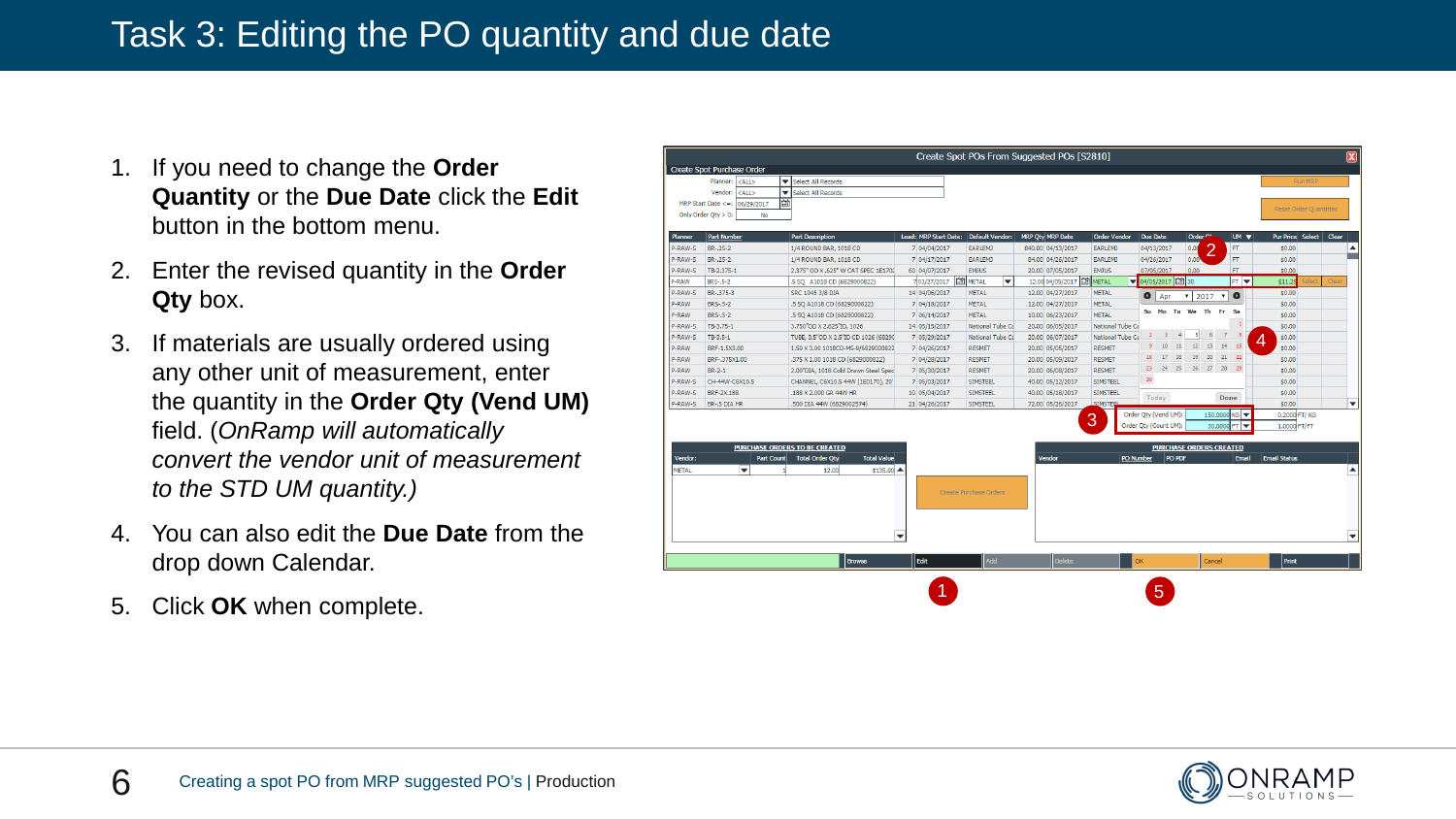- 1. Purchase orders selected for the same vendor or additional vendors will be grouped and summarized in the **Purchase Orders to be Created** table.
- 2. To reset the PO list if you need to revise your selection, click on **the Reset Order Quantities** button.

|                 |                                                  |                                              |                          |                               | Create Spot POs From Suggested POs [S2810] |                             |                            |                                |                 |                               |       |
|-----------------|--------------------------------------------------|----------------------------------------------|--------------------------|-------------------------------|--------------------------------------------|-----------------------------|----------------------------|--------------------------------|-----------------|-------------------------------|-------|
|                 | <b>Create Spot Purchase Order</b>                |                                              |                          |                               |                                            |                             |                            |                                |                 |                               |       |
|                 | $<$ ALL $>$<br>Planner:                          | Select All Records                           |                          |                               |                                            |                             |                            |                                |                 | Run MRP                       |       |
|                 | Vendor:<br>$<$ ALL $>$                           | Select All Records                           |                          |                               |                                            |                             |                            |                                | 2               |                               |       |
|                 | 06/29/2017<br>MRP Start Date $\leq$ =:           | 圖                                            |                          |                               |                                            |                             |                            |                                |                 | <b>Reset Order Quantities</b> |       |
|                 | Only Order Qty > 0:<br><b>No</b>                 |                                              |                          |                               |                                            |                             |                            |                                |                 |                               |       |
| Planner         | <b>Part Number</b>                               | <b>Part Description</b>                      | Lead: MRP Start Date:    | <b>Default Vendor:</b>        | <b>MRP Oty MRP Date</b>                    | <b>Order Vendor</b>         | <b>Due Date</b>            | <b>Order Oty</b>               | UM <sub>V</sub> | Pur Price Select              | Clear |
| P-RAW-S         | BR-.25-2                                         | 1/4 ROUND BAR, 1018 CD                       | 7 04/04/2017             | EARLEMI                       | 840.00 04/13/2017                          | <b>EARLEMJ</b>              | 04/13/2017                 | 0.00                           | FT.             | \$0.00                        |       |
| P-RAW-S         | BR-.25-2                                         | 1/4 ROUND BAR, 1018 CD                       | 7 04/17/2017             | EARLEMI                       | 84.00 04/26/2017                           | <b>EARLEMJ</b>              | 04/26/2017                 | 0.00                           | <b>FT</b>       | \$0.00                        |       |
| P-RAW-S         | TB-2.375-1                                       | 2.375" OD X .625" W CAT SPEC 1E1702          | 60 04/07/2017            | <b>EMJUS</b>                  | 20.00 07/05/2017                           | <b>EMJUS</b>                | 07/05/2017                 | 0.00                           | FT.             | \$0.00                        |       |
| P-RAW           | <b>BRS-.5-2</b>                                  | .5 SO A1018 CD (6829000822)                  | 7 03/27/2017             | <b>METAL</b>                  | 12.00 04/05/2017                           | <b>METAL</b>                | 04/05/2017                 | 0.00                           | FT.             | \$0.00                        |       |
| P-RAW-S         | BR-.375-3                                        | SRC 1045 3/8 DIA                             | 14 04/06/2017            | <b>METAL</b>                  | 12.00 04/27/2017                           | <b>METAL</b>                | 04/27/2017                 | 0.00                           | <b>FT</b>       | \$0.00                        |       |
| P-RAW           | BRS-.5-2                                         | .5 SO A1018 CD (6829000822)                  | 7 04/18/2017             | <b>METAL</b>                  | 12.00 04/27/2017                           | <b>METAL</b>                | 04/27/2017                 | 0.00                           | FT.             | \$0.00                        |       |
| P-RAW           | BRS-.5-2                                         | .5 SQ A1018 CD (6829000822)                  | 7 06/14/2017             | <b>METAL</b>                  | 10.00 06/23/2017                           | <b>METAL</b>                | 06/23/2017                 | 0.00                           | FT.             | \$0.00                        |       |
| P-RAW-S         | TB-3.75-1                                        | 3.750"OD X 2.625"ID, 1026                    | 14 05/15/2017            | National Tube Ca              | 20.00 06/05/2017                           | National Tube Ca 06/05/2017 |                            | 0.00                           | FT              | \$0.00                        |       |
| P-RAW-S         | $TB-3.5-1$                                       | TUBE, 3.5"OD X 2.5"ID CD 1026 (6829)         | m.<br>705/29/2017        | National Tub                  | 20.00 06/07/2017                           | National Tub   06/07/2017   | œ                          | 20.00                          | FT V            | \$22.00<br>Select             | Clear |
| P-RAW           | BRF-1.5X3.00                                     | 1.50 X 3.00 1018CD-MS-9/6829000822           | 7 04/26/2017             | <b>RESMET</b>                 | 20.00 05/05/2017                           | <b>RESMET</b>               | 05/05/2017                 | 0.00                           | <b>FT</b>       | \$0.00                        |       |
| P-RAW           | BRF-.375X1.00                                    | .375 X 1.00 1018 CD (6829000822)             | 7 04/28/2017             | <b>RESMET</b>                 | 20.00 05/09/2017                           | <b>RESMET</b>               | 05/09/2017                 | 20.00                          | FT.             | \$1.75                        |       |
| P-RAW           | $BR-2-1$                                         | 2.00"DIA, 1018 Cold Drawn Steel Spec         | 7 05/30/2017             | <b>RESMET</b>                 | 20.00 06/08/2017                           | <b>RESMET</b>               | 06/08/2017                 | 0.00                           | <b>FT</b>       | \$0.00                        |       |
| P-RAW-S         | CH-44W-C6X10.5                                   | CHANNEL, C6X10.5 44W (1E0170), 20'           | 7 05/03/2017             | <b>SIMSTEEL</b>               | 40.00 05/12/2017                           | <b>SIMSTEEL</b>             | 05/12/2017                 | 40.00                          | FT.             | \$7.00                        |       |
| P-RAW-S         | BRF-2X.188                                       | .188 X 2,000 GR 44W HR                       | 10 05/04/2017            | <b>SIMSTEEL</b>               | 40.00 05/18/2017                           | <b>SIMSTEEL</b>             | 05/18/2017                 | 0.00                           | <b>FT</b>       | \$0.00                        |       |
| P-RAW-S         | BR-.5 DIA HR                                     | .500 DIA 44W (6829002574)                    | 21 04/26/2017            | <b>SIMSTEEL</b>               | 72.00 05/26/2017                           | SIMSTEEL                    | 05/26/2017                 | 0.00                           | <b>FT</b>       | \$0.00                        |       |
|                 |                                                  |                                              |                          |                               |                                            |                             | Order Qty (Vend UM):       |                                | 20,0000 FT      | 1.0000 FT / FT                |       |
|                 |                                                  |                                              |                          |                               |                                            |                             | Order Qty (Count UM):      |                                | 20.0000 FT      | 1.0000 FT/FT                  |       |
|                 |                                                  |                                              |                          |                               |                                            |                             |                            |                                |                 |                               |       |
|                 |                                                  | <b>PURCHASE ORDERS TO BE CREATED</b>         |                          |                               |                                            |                             |                            | <b>PURCHASE ORDERS CREATED</b> |                 |                               |       |
| Vendor:         | <b>Part Count</b>                                | <b>Total Value</b><br><b>Total Order Qty</b> |                          |                               | Vendor                                     |                             | <b>PO Number</b><br>PO PDF |                                | Email           | <b>Email Status</b>           |       |
|                 | $\overline{\phantom{a}}$<br>National Tube Canada | $$440.00$ $\triangle$<br>20,00               |                          |                               |                                            |                             |                            |                                |                 |                               |       |
| <b>RESMET</b>   |                                                  | $\mathbf{1}$<br>20.00<br>\$35.00             |                          |                               |                                            |                             |                            |                                |                 |                               |       |
| <b>SIMSTEEL</b> |                                                  | 1<br>40.00<br>\$280,00                       |                          | <b>Create Purchase Orders</b> |                                            |                             |                            |                                |                 |                               |       |
|                 |                                                  |                                              |                          |                               |                                            |                             |                            |                                |                 |                               |       |
|                 |                                                  |                                              |                          |                               |                                            |                             |                            |                                |                 |                               |       |
|                 |                                                  |                                              |                          |                               |                                            |                             |                            |                                |                 |                               |       |
|                 |                                                  |                                              | $\overline{\phantom{a}}$ |                               |                                            |                             |                            |                                |                 |                               |       |
|                 |                                                  |                                              |                          |                               |                                            |                             |                            |                                |                 |                               |       |
|                 |                                                  | <b>Browse</b>                                | Edit                     | Add                           | Delete                                     |                             | <b>OK</b>                  | Cancel                         |                 | Print                         |       |

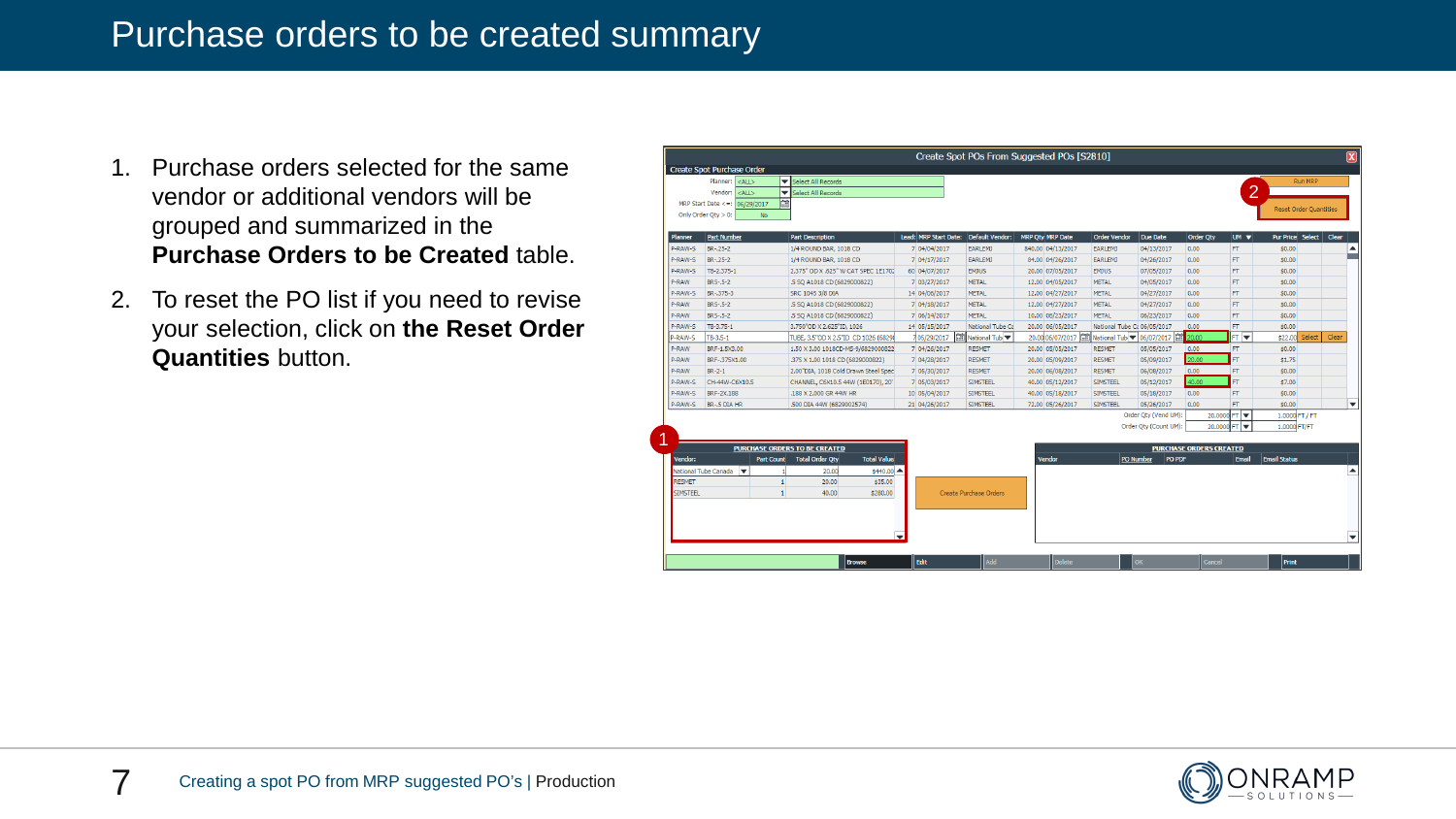## Task 4: Creating the spot purchase order

- 1. When the list of PO's you wish to create is complete, click the **Create Purchase Orders** button.
- 2. OnRamp will display a system **Notification** when all the purchase orders have been successfully created.
- 3. Click **OK** to close the notification window and return to the main screen.